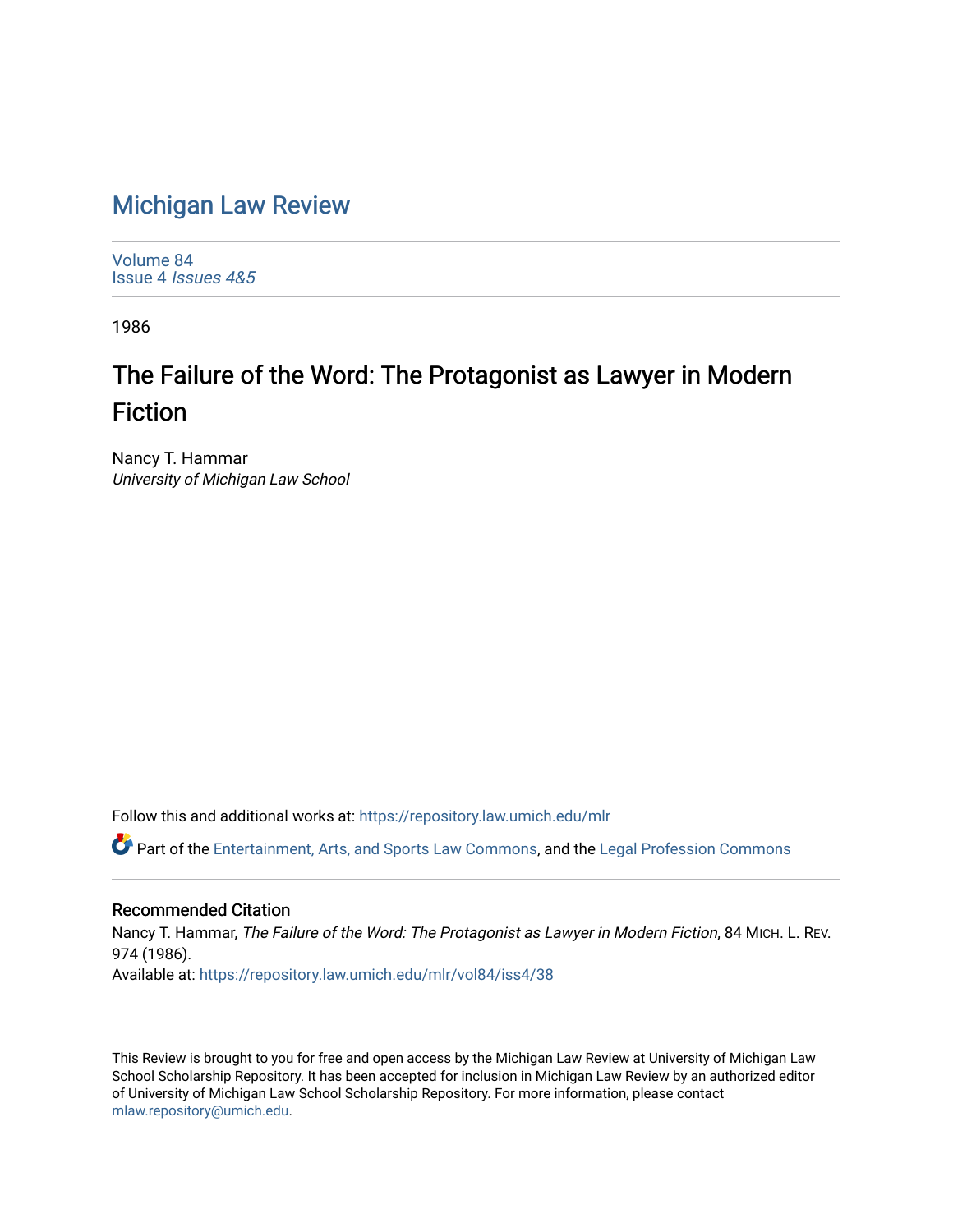THE FAILURE OF THE WORD: THE PROTAGONIST AS LAWYER IN MODERN FICTION. By *Richard* H. *Weisberg.* New Haven: Yale University Press. 1984. Pp. xvi, 218. \$20.

Richard Weisberg, 1 in his book *The Failure of the Word,* seeks to convey the dangers of becoming obsessed with verbal formalism. His vehicle is the analysis of literary works by Dostoevski, Flaubert, Camus, and Melville.<sup>2</sup> Weisberg observes that all four authors were acutely aware of the destructive effects of legalism and formalism, and that their literary characters reflect those effects. He attacks the legalism of twentieth-century life and argues that dire consequences, including the Holocaust, $3$  have resulted from a society warped by intellectual formalism.

Weisberg links his literary analyses by reference to a complex psychological concept that Nietzsche called "ressentiment." Some dictionaries list ressentiment as an alternate spelling for resentment.4 To Weisberg, "In its frequent appearance among literary characters, ressentiment reveals its literal meaning, 'resensing.' The ressentient man lives through, again and again, the event that proves his passivity, resenses and reintellectualizes it to the point of creating a false ethic from it" (p. 20). In the first section of his book,<sup>5</sup> Weisberg describes ressentiment variously as "envy-antipathy" (p. 14), "the senseless rag-

2. Weisberg analyzes Dostoevski's *Notes from Underground, The Brothers Karamazov,* and *Crime and Punishment;* Flaubert's *L'education sentimentale* and *Salammbo;* Camus' *The Stranger* and *The Fall;* and Melville's *Billy Budd, Sailor.* 

3. *See* note 12 *infra* and accompanying text.

4. WEBSTER'S THIRD NEW INTERNATIONAL DICTIONARY 1930 (3d ed. 1981) lists "ressentiment" as an alternative spelling for "resentment" which it defines as "a feeling of indignant displeasure because of something regarded as wrong, insult or other injury."

5. *The Failure of the Word* is divided into four main parts: (1) The Conflict between Ressentiment and Justice; (2) The Failure of the Christian Narrative Vision: Dostoevski's Legal Novels; (3) The Failure of the Heroic Narrative Vision: French Literature Under Seige; (4) The Creative Use of Statutes for Subjective Ends: The Case of *Billy Budd, Sailor.* 

<sup>1.</sup> Richard H. Weisberg is Professor of Law at the Benjamin N. Cardozo School of Law, Yeshiva University. The holder of a Ph.D. in French and Comparative Literature from Cornell University and a J.D. from Columbia University Law School, he has practiced law in Paris and New York City.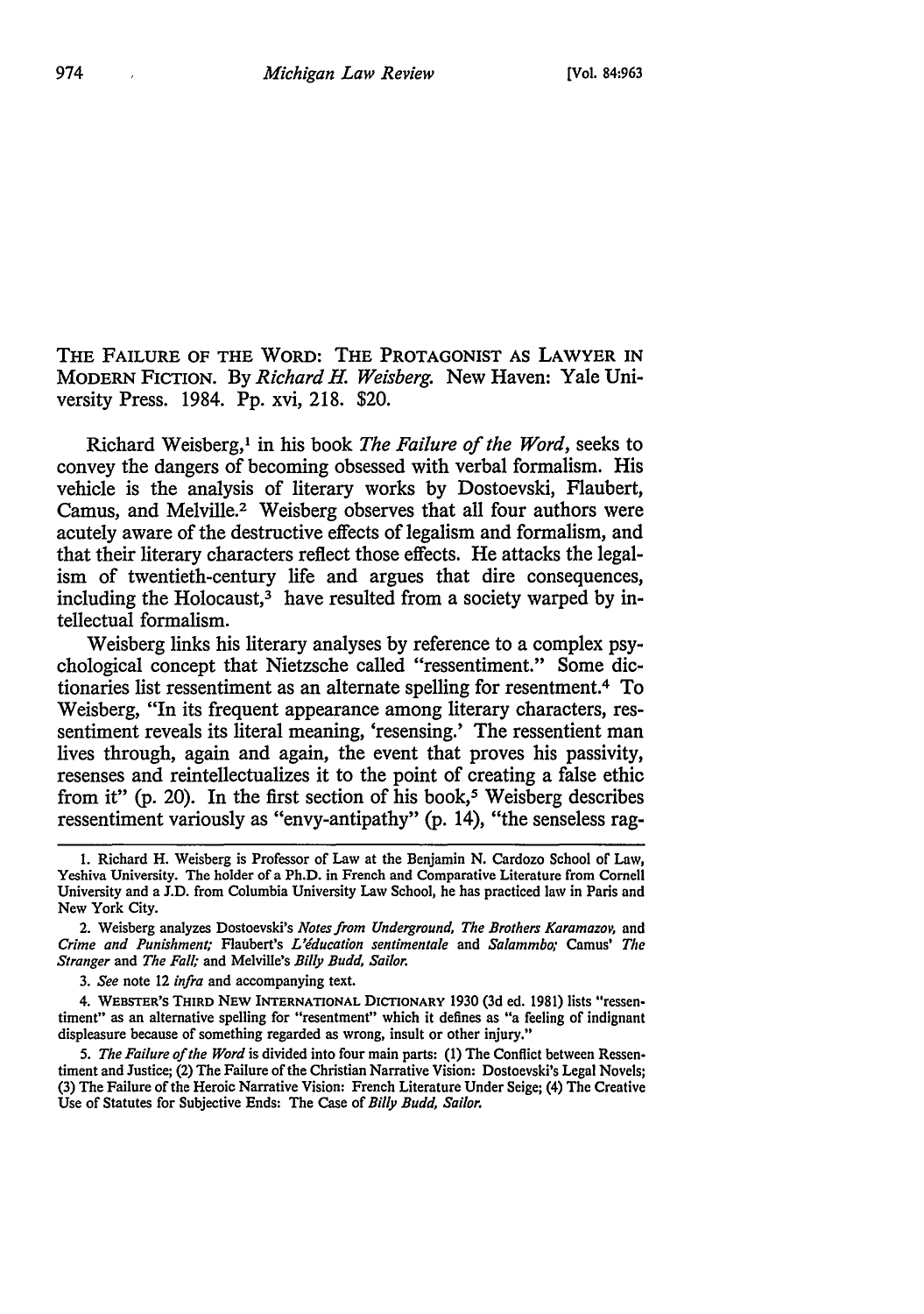ing of rancor" (p. 17), and "a full-blown intellectual malaise inclined to take institutional and formal, rather than personal and spontaneous, revenge. It emerges only subtly and gradually from an unresolved sense of insult" (p. 19).

Using literary characters as examples, Weisberg shows how this sense of ressentient rage is internalized until one becomes obsessed with vindictiveness and negativity. Ultimately, natural, instinctive responses are paralyzed, while ressentient venom is vented freely upon blameless victims. The results of literary ressentiment range from complete introversion and self-hatred<sup>6</sup> to extreme distortions of justice, such as the capital punishment of innocents.<sup>7</sup> Weisberg argues that the real-world consequences of ressentiment are similarly grave, and that the ressentient ethos of Christian society bears responsibility for the Holocaust. 8

The protagonist of Dostoevski's *Notes from Underground* illustrates the process and consequences of ressentiment. The Underground Man, a verbose intellectual, needed only one or two petty insults "to develop the seeds of envy and vindictiveness into a mature case of underground ressentiment" (p. 35). The Underground Man is unable to function in society or to have any meaningful personal relationships; he is left to babble about his impotence from his underground world.

The central portions of Weisberg's book are devoted to literary analyses of selected works by Dostoevski, Flaubert, Camus, and Melville. Weisberg also incorporates personal correspondence, notes to manuscripts, and biographical facts to show that all of the authors personally struggled against their own ressentient tendencies. Weisberg believes that the authors resorted to a narrative style  $-$  creating characters who either exude vindictiveness or flail helplessly in their  $introspective articulations — to deal with the negatively and observes$ introspection fundamental to their own use and misuse of language. "The novelists studied here ... knew what they were," Weisberg writes, "and through their effort we may hope to approach ourselves" (p. 13).

In discussing Dostoevski's work, Weisberg develops his theme by exploring the interrelation of legalism and ressentiment.

*Crime and Punishment* shows Dostoevski's familiarity with the legal system and his recognition of "the way in which legal recreation of events sometimes serves more to fulfill the psychological and artistic goals of the lawyer than to achieve justice in the individual case" (p.

<sup>6.</sup> The Underground Man from Dostoevski's *Notes from Underground* and Clamence in Camus' *The Fall* best exemplify this effect of ressentiment.

<sup>7.</sup> Distortions of justice that result in the punishment of innocent victims are seen in both *The Brothers Karamazov* and *Billy Budd, Sailor.* 

<sup>8.</sup> *See* note 12 *infra* and accompanying text.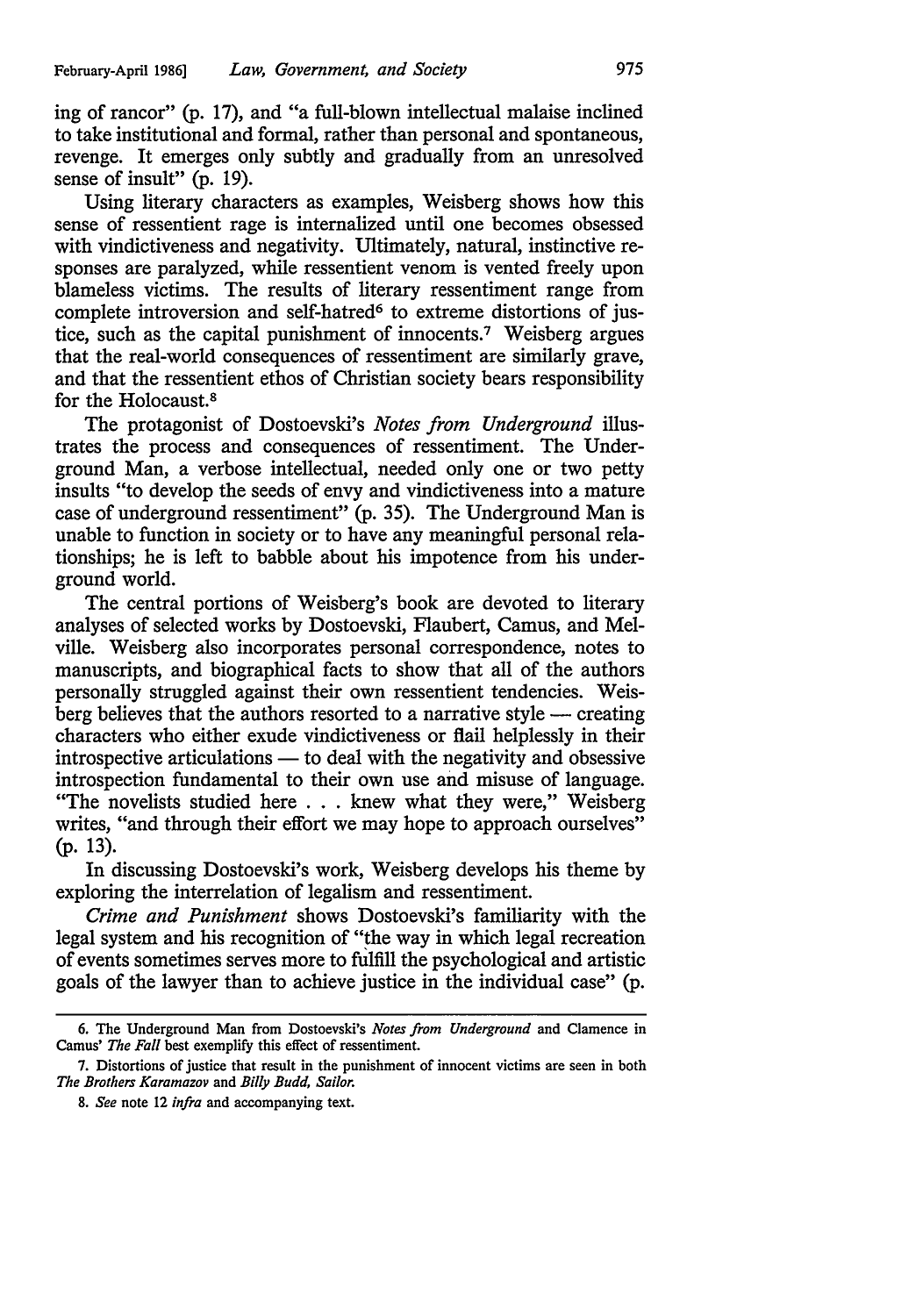54). In *The Brothers Karamazov,* Dostoevski confronts the innocent defendant, Dmitri Karamazov (Mitya), with two ressentient, verballyadept legal figures - the inquisitor Nikolai Nelyudov and the procurator Ippolit Kirillovich. Nelydov and Kirillovich of course prevail:

Dostoevski submits, through the legal theme, that whoever brings ressentiment to the act of formulating life through words only succeeds in producing an artistically convincing but essentially *unjust* portrait of reality. No juror apprehends the motives and ultimate errors of the artistic lawyers who reorganize the original circumstances of the parracide [sic]; the deliberately falsified or unconsciously distorted testimony of witnesses ... buttresses the unbreachable wall of prosecutorial language.

The innocent Mitya stands convicted. [pp. 63-64]

Weisberg convincingly carries forward this analysis in his treatment of the works of other authors. In all these works, he finds ressentient legal intellectuals who use the power of language to distort truth and legality and who bring suffering and death to simple, nonverbal, spontaneous heroes. For example, Flaubert in *Salammbo* and Melville in *Billy Budd, Sailor* create opposing extremes of covert, legalistic formulators<sup>9</sup> and direct, uncomplicated heroic figures.<sup>10</sup> In the end the ressentient formalists cause the death of the heroes they envied. In examining Flaubert's *L'education sentimentale* and Camus' *The Stranger* and *The Fall,* Weisberg again describes legal proceedings and articulate lawyers distorting truth and justice.

Weisberg's analysis becomes much less convincing when he shifts his attention from literary works to historic events. An especially disturbing aspect of *The Failure of the Word* is Weisberg's failure to substantiate and develop his ideas about religion's ressentient effect of violence in the real world.

From the first chapter, Weisberg relies heavily on Nietzsche to delineate a profound opposition between Jews and Christians. Christians are the ressentient destroyers, Jews, the direct-acting heroes:

The essential values of Judaism remain, for Nietzsche, entirely opposed to ressentiment: "The Old Testament is another story. I have the highest respect for that book. I find in it great men, a heroic landscape, and one of the rarest things on earth, the naivete of a strong heart. What is more, I find a *people.* In the New Testament, on the other hand, I find nothing but petty sectarianism, a rococo of the spirit, abounding in curious scrollwork and intricate geometries and breathing the air of the conventicle .... And the Jews are beyond any doubt, the strongest, toughest and purest race now living in Europe."11

Weisberg further develops the image of the Jews as the positive, heroic force by concurring in "Nietzsche's recognition that Judaism . . .

<sup>9.</sup> Schahabarim in *Salammbo* and John Claggert and Captain Vere in *Billy Budd, Sailor.* 

<sup>10.</sup> Salammbo and Matho in *Salammbo* and Billy Budd in *Billy Budd, Sailor.* 

<sup>11.</sup> Pp. 15-16, quoting F. NIETZSCHE, BEYOND GOOD AND EVIL 59-60 (M. Cowan trans. 1966).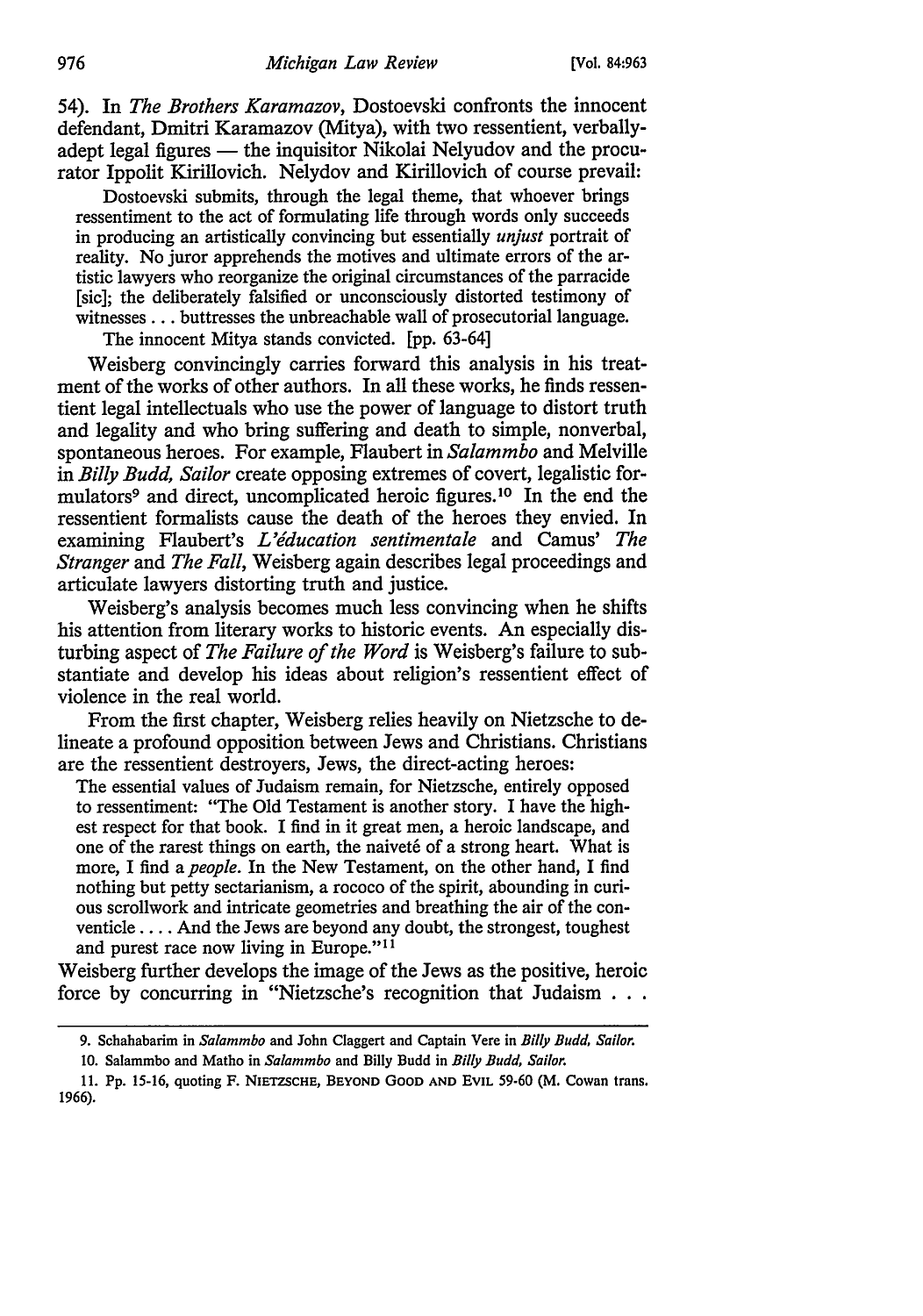evinces a single-minded and heroic allegiance to unchanging and ultimately powerful ethical concepts .... [T]he Jewish people affirm by their very presence, the possibility of positive temporal action" (pp. 15-17). As for Christianity, Weisberg claims Nietzsche "virtually equates ressentiment with what he considers the falsehood of Christian 'love' " (p. 25).

Weisberg reinforces this simplistic dichotomy between Christians and Jews in his discussion of *The Brothers Karamazov.* Dostoevski's message, in Weisberg's words, is that the original "spontaneous beauty" of Christianity has "ceded to narrative authoritarianism and tangible temporal injustice. More damning yet, it has led to a culture so saturated with reactive guilt that even its intellectual 'rebels' fail to effectuate their theories of freedom and justice" (p. 69). He adds: "Little more than half a century after Dostoevski's statement, the participation of *all* Christian institutions in an unthinkable victimization of innocents, a participation now increasingly recognized by courageous Christian theologians, was to demonstrate the novelist's prophetic brilliance" (pp. 69-70; emphasis added, footnote omitted). <sup>12</sup> Weisberg discusses the works of Flaubert and Camus without mentioning Christianity as a ressentient force, but in his analysis of Melville's *Billy Budd, Sailor,* he returns to this theme, arguing that the novel depicts "Christianity as the initiator into Western civilization of ressentient values that substituted narrative falsehoods for overt justice" (p. 175).

Condemning all Christians for the actions of the Nazis is serious business, and it needs to be approached in an open, fair manner. Weisberg's simplistic generalizations, which pit the Christians against the Jews by assigning the characteristics of ressentiment to the Christians and positive heroism to the Jews, are not helpful to a serious analysis. The indirect manner in which Weisberg blames Christianity for the

E.H. CARR, DOSTOEVSKY 1821-1881: A NEW BIOGRAPHY 287-88 (1949).

<sup>12.</sup> Weisberg's idea that Dostoevski foresaw Christianity's responsibility for the "unthinkable victimization of innocents" (p. 70) is in accord with the view that Dostoevski rejected formal Christianity. This school of thought is discussed by E.H. Carr:

<sup>[</sup>A]n influential school of Russian critics, who have had German and even English disciples, [has] maintain[ed] that Dostoevsky remained to the end of his life a sceptic .... In the eyes of these critics, Dostoevsky's acceptance of Orthodox Christianity was never more than formal .... There is some obscurity about the criticism of this school. It is never quite clear whether they suppose the opinions they attribute to Dostoevsky to have been consciously held by him; or whether they claim a profounder understanding than he himself possessed of the true nature of his religion. The former hypothesis will not easily be credited by those who have read either what Dostoevsky wrote for publication or his private correspondence; for a consistent course of conscious hypocrisy was altogether alien to his character, and he constantly proclaims himself a Christian of the Orthodox faith. The second hypothesis is both presumptuous and dangerous. We have admitted that Dostoevsky's faith was the product of reason rather than of intuition; and we are not inclined to claim for it any great measure of spirituality. But we see no reason to discredit the reality of his professed belief such as it was; and to do so on the strength of Ivan Karamazov's argument [against God] might commit us to deducing from *Paradise Lost* the conclusion that Milton's innermost sympathies were on the side of Satan, not of the angels.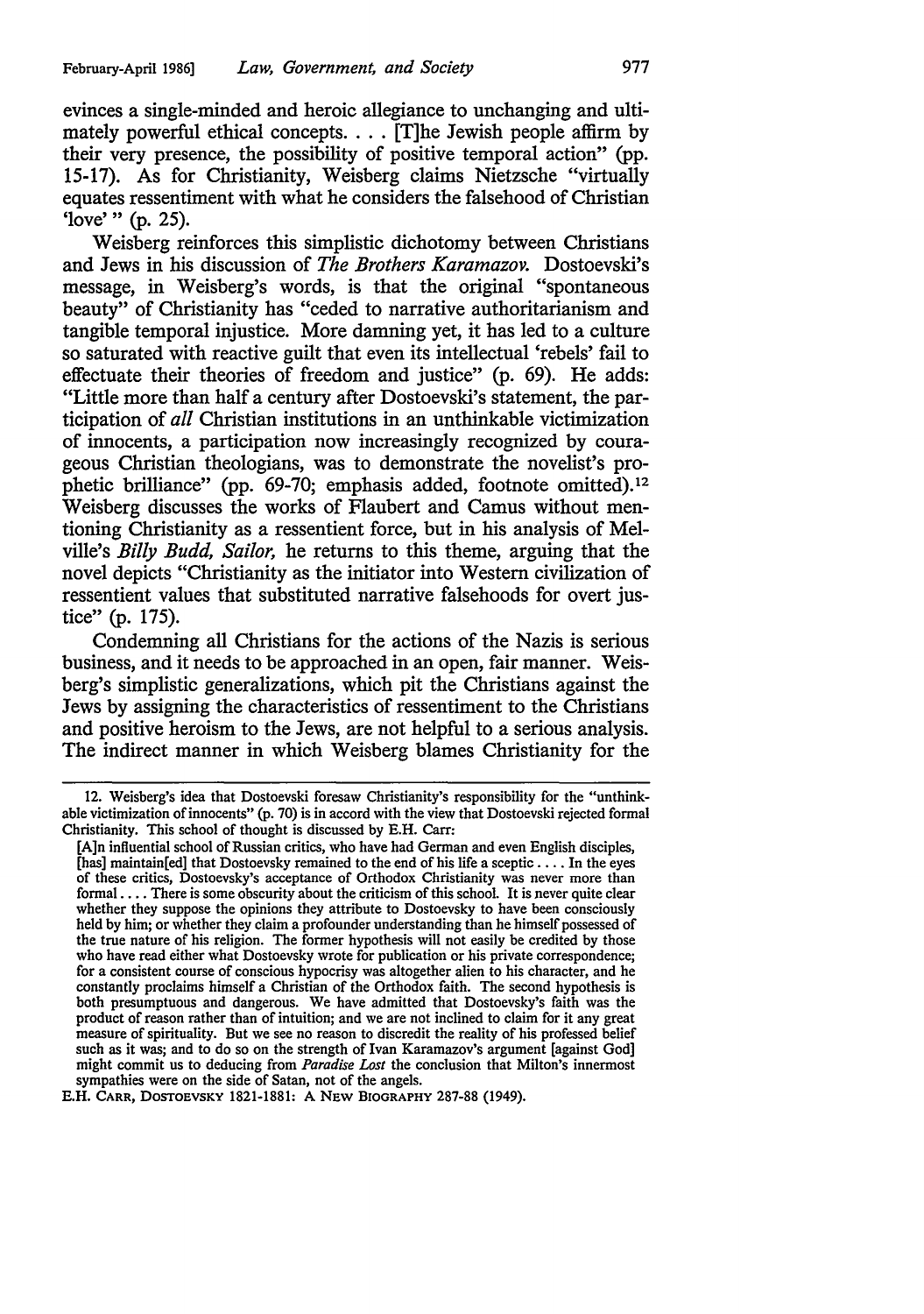Holocaust demonstrates his own proclivity toward ressentiment. Weisberg hints at his accusation in his introduction, sets the religions in opposition in the first chapters, and tucks the ultimate condemnation of "all Christian institutions" neatly away in a lengthy discussion of *The Brothers Karamazov.* Not once does Weisberg plainly state his theory.

Throughout the book Weisberg persuasively supports his idea that, in the literature studied, when legalism and ressentiment combine, injustice results. But Weisberg's specific analyses of the works is not always convincing. For example, by some remarkable selective perception, Weisberg interprets *Billy Budd, Sailor* to support his theory on the destructiveness of Christianity. If we are to believe Weisberg, John Claggart represents Christ and is responsible for the demise of Billy Budd, who represents the classical Roman noble man. Captain Vere, whom Weisberg equates with Constantine, sides with Christianity (Claggart) to undo Rome (Billy).

This interpretation is inconsistent with the critical literature, which overwhelmingly treats John Claggart as a Satan figure.<sup>13</sup> Weisberg acknowledges that "[i]t has become a critical commonplace to think of this opposition [between Billy Budd and Claggart] in terms of good and evil, or in terms of heart vs. head," but he responds that "these are reductive analyses, unworthy of the text in its wholeness" (p. 138). Elsewhere, Weisberg explains that "literary critics, especially those who restrict their field of inquiry to one writer or even to the literature of one nation, [do not] always recognize the richest emanations of a masterpiece" (p. 175).

*The Failure of the Word* suffers from a strange lack of self-consciousness. Weisberg accuses the critics of Melville's *Billy Budd, Sailor* of engaging in reductive analyses, but he fails to recognize that his own book divides literature and the world into the black and white categories of overtness and covertness. Furthermore, Weisberg's language and style occasionally smack of the intellectual verbosity that he purports to warn against. 14 Finally, while *The Failure of the Word*  may serve a valuable function in creating an awareness of the dangers of language, it often degenerates into unproductive and unsupported

14. At one point, Weisberg claims that "[w]e need to recall and revivify the Nietzschean influence, to drink in his iconoclasm, but also to savor the moral absolutism behind his aphoristic offerings." P. 14.

<sup>13.</sup> R. SHERRILL, THE PROPHETIC MELVILLE: EXPERIENCE, TRANSCENDENCE, AND TRAGEDY 209 (1979) ("Everything about Claggart, including his mystery, refers to his association with the element of evil organic in the fallen creation."); M. STEIN, THE FINE HAMMERED STEEL OF HERMAN MELVILLE 226 (1968) ("The satanic imagery that incessantly characterizes Claggart identifies him as the demonized man."); *see also* N. ARVIN, HERMAN MELVILLE 295 (1950); L. THOMPSON, MELVILLE'S QUARREL WITH Goo 360 (1952).